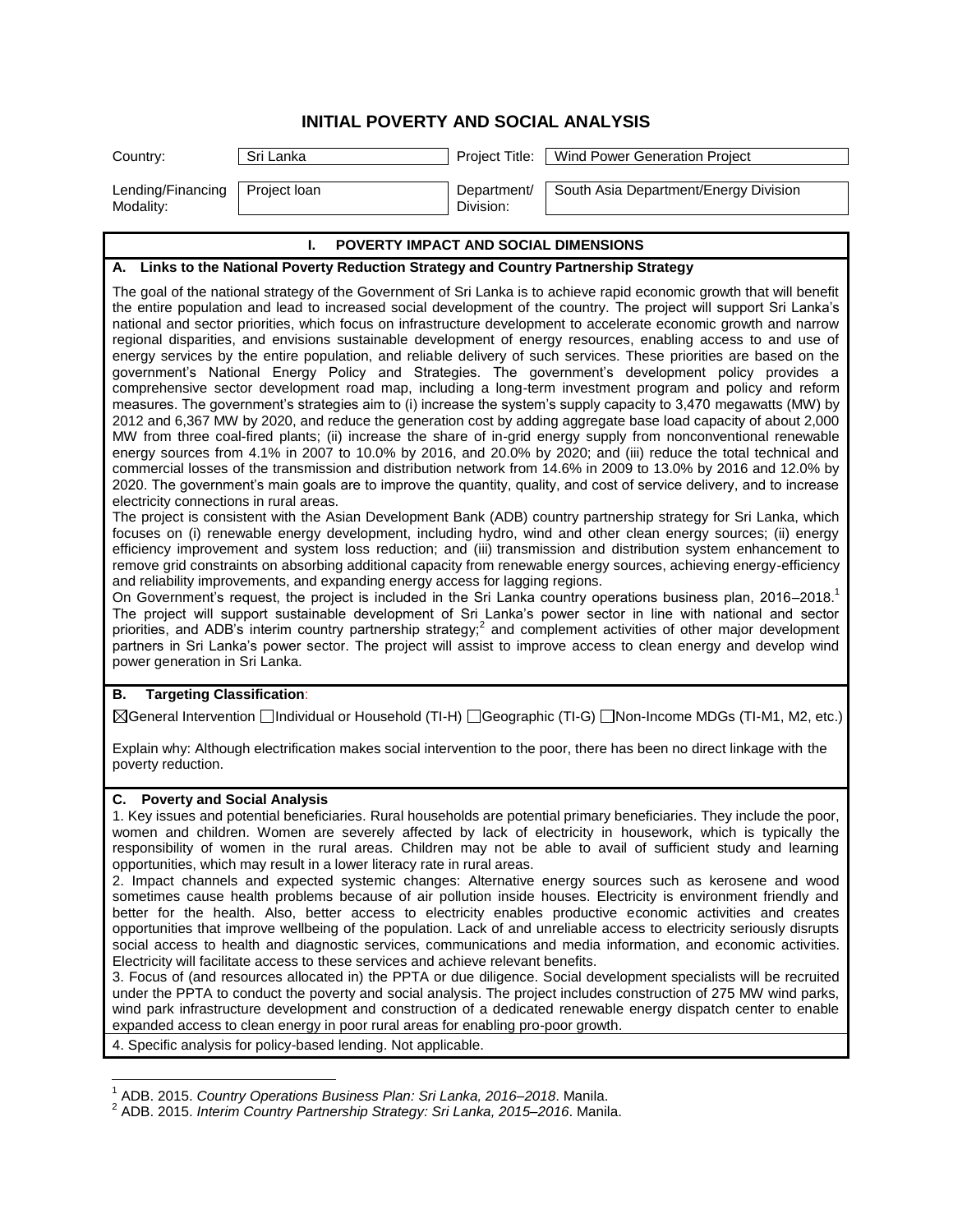| <b>GENDER AND DEVELOPMENT</b><br>н. -                                                                                                                                                                                                                                                                                                                                                                                                                                                                                                                                                                                                                                                                                                                                                                                                                                                                                                                                                                                                                                                                                                                                                                                                                                                                                                                                                                                                                                                                                        |  |  |
|------------------------------------------------------------------------------------------------------------------------------------------------------------------------------------------------------------------------------------------------------------------------------------------------------------------------------------------------------------------------------------------------------------------------------------------------------------------------------------------------------------------------------------------------------------------------------------------------------------------------------------------------------------------------------------------------------------------------------------------------------------------------------------------------------------------------------------------------------------------------------------------------------------------------------------------------------------------------------------------------------------------------------------------------------------------------------------------------------------------------------------------------------------------------------------------------------------------------------------------------------------------------------------------------------------------------------------------------------------------------------------------------------------------------------------------------------------------------------------------------------------------------------|--|--|
| 1. What are the key gender issues in the sector/subsector that are likely to be relevant to this project or program?<br>The project may have minor and temporary resettlement related impacts. During project implementation, women<br>affected by the project will be given preference for suitable work. The implementing agency will ensure that women<br>are consulted and invited to participate in group-based activities and, where possible, women will be given the<br>opportunity to learn new skills that may provide alternative forms of income generation and livelihood.<br>2. Does the proposed project or program have the potential to make a contribution to the promotion of gender equity<br>and/or empowerment of women by providing women's access to and use of opportunities, services, resources,<br>assets, and participation in decision making?<br>$\Box$ No Please explain.<br>$\boxtimes$ Yes<br>There will be indirect benefits to women as a result of enhanced power supply. No specific measures are required at<br>this moment for differential gender requirements as women are not specifically disadvantaged because of economic,<br>political, or socio-legal discrimination and they do not face specific barriers to access and benefits of electrification.<br>3. Could the proposed project have an adverse impact on women and/or girls or widen gender inequality?<br>$\boxtimes$ No Please explain<br>$\Box$ Yes<br>The proposed project will make positive effects on women. |  |  |
| 4. Indicate the intended gender mainstreaming category:                                                                                                                                                                                                                                                                                                                                                                                                                                                                                                                                                                                                                                                                                                                                                                                                                                                                                                                                                                                                                                                                                                                                                                                                                                                                                                                                                                                                                                                                      |  |  |
| $\Box$ GEN (gender equity theme) $\Box$ EGM (effective gender mainstreaming)<br>$\Box$ SGE (some gender elements)<br>$\boxtimes$ NGE (no gender elements)                                                                                                                                                                                                                                                                                                                                                                                                                                                                                                                                                                                                                                                                                                                                                                                                                                                                                                                                                                                                                                                                                                                                                                                                                                                                                                                                                                    |  |  |
|                                                                                                                                                                                                                                                                                                                                                                                                                                                                                                                                                                                                                                                                                                                                                                                                                                                                                                                                                                                                                                                                                                                                                                                                                                                                                                                                                                                                                                                                                                                              |  |  |
| <b>PARTICIPATION AND EMPOWERMENT</b><br>III.                                                                                                                                                                                                                                                                                                                                                                                                                                                                                                                                                                                                                                                                                                                                                                                                                                                                                                                                                                                                                                                                                                                                                                                                                                                                                                                                                                                                                                                                                 |  |  |
| 1. Who are the main stakeholders of the project, including beneficiaries and negatively affected people? Identify how                                                                                                                                                                                                                                                                                                                                                                                                                                                                                                                                                                                                                                                                                                                                                                                                                                                                                                                                                                                                                                                                                                                                                                                                                                                                                                                                                                                                        |  |  |
| they will participate in the project design.<br>The main stakeholders are affected people and local communities, local authorities, focal groups, civil society groups,<br>and local associations. All relevant stakeholders will be identified and consulted throughout the implementation of the<br>PPTA and the ensuing project.                                                                                                                                                                                                                                                                                                                                                                                                                                                                                                                                                                                                                                                                                                                                                                                                                                                                                                                                                                                                                                                                                                                                                                                          |  |  |
| 2. How can the project contribute (in a systemic way) to engaging and empowering stakeholders and beneficiaries,<br>particularly, the poor, vulnerable and excluded groups? What issues in the project design require participation of the<br>poor and excluded?                                                                                                                                                                                                                                                                                                                                                                                                                                                                                                                                                                                                                                                                                                                                                                                                                                                                                                                                                                                                                                                                                                                                                                                                                                                             |  |  |
| The stakeholders will be consulted throughout the design stage during PPTA and the ensuing project implementation<br>on the relevant issues, including environmental, social and other issues that may affect communities and poor<br>people.                                                                                                                                                                                                                                                                                                                                                                                                                                                                                                                                                                                                                                                                                                                                                                                                                                                                                                                                                                                                                                                                                                                                                                                                                                                                                |  |  |
| 3. What are the key, active, and relevant civil society organizations in the project area? What is the level of civil<br>society organization participation in the project design? Community-based organizations will participate through<br>consultation process.                                                                                                                                                                                                                                                                                                                                                                                                                                                                                                                                                                                                                                                                                                                                                                                                                                                                                                                                                                                                                                                                                                                                                                                                                                                           |  |  |
| $\Box$ Information generation and sharing $\boxtimes$ Consultation $\Box$ Collaboration<br>$\Box$ Partnership<br>4. Are there issues during project design for which participation of the poor and excluded is important? What are they<br>and how shall they be addressed? $\Box$ Yes<br>$\boxtimes$ No<br>The consultations will be carried out during implementation as per Sri Lankan regulations.                                                                                                                                                                                                                                                                                                                                                                                                                                                                                                                                                                                                                                                                                                                                                                                                                                                                                                                                                                                                                                                                                                                       |  |  |
|                                                                                                                                                                                                                                                                                                                                                                                                                                                                                                                                                                                                                                                                                                                                                                                                                                                                                                                                                                                                                                                                                                                                                                                                                                                                                                                                                                                                                                                                                                                              |  |  |
| <b>SOCIAL SAFEGUARDS</b><br>IV.<br>A. Involuntary Resettlement Category □ A ⊠ B □ C<br>$\Box$ FI                                                                                                                                                                                                                                                                                                                                                                                                                                                                                                                                                                                                                                                                                                                                                                                                                                                                                                                                                                                                                                                                                                                                                                                                                                                                                                                                                                                                                             |  |  |
| 1. Does the project have the potential to involve involuntary land acquisition resulting in physical and economic<br>displacement? $\boxtimes$ Yes<br>No The magnitude of impacts will be assessed once the project components have<br>been made more specific. All necessary measures will be taken during due diligence to ensure that any potential<br>involuntary resettlement issue is addressed accordingly.                                                                                                                                                                                                                                                                                                                                                                                                                                                                                                                                                                                                                                                                                                                                                                                                                                                                                                                                                                                                                                                                                                           |  |  |
| 2. What action plan is required to address involuntary resettlement as part of the PPTA or due diligence process?<br>$\Box$ Resettlement framework<br>$\boxtimes$ Resettlement plan<br>$\Box$ Social impact matrix<br>$\square$ None<br>Environmental and social management system arrangement                                                                                                                                                                                                                                                                                                                                                                                                                                                                                                                                                                                                                                                                                                                                                                                                                                                                                                                                                                                                                                                                                                                                                                                                                               |  |  |
| $\, {\bf B}$<br>$\boxtimes$ C<br>F <sub>1</sub><br>B. Indigenous Peoples Category $\Box$ A                                                                                                                                                                                                                                                                                                                                                                                                                                                                                                                                                                                                                                                                                                                                                                                                                                                                                                                                                                                                                                                                                                                                                                                                                                                                                                                                                                                                                                   |  |  |
| 1. Does the proposed project have the potential to directly or indirectly affect the dignity, human rights, livelihood                                                                                                                                                                                                                                                                                                                                                                                                                                                                                                                                                                                                                                                                                                                                                                                                                                                                                                                                                                                                                                                                                                                                                                                                                                                                                                                                                                                                       |  |  |
| systems, or culture of indigenous peoples?<br>$\boxtimes$ No<br>$\Box$ Yes<br>2. Does it affect the territories or natural and cultural resources indigenous peoples own, use, occupy, or claim, as<br>their ancestral domain? <sup>1</sup> Yes<br>$\boxtimes$ No                                                                                                                                                                                                                                                                                                                                                                                                                                                                                                                                                                                                                                                                                                                                                                                                                                                                                                                                                                                                                                                                                                                                                                                                                                                            |  |  |
| No indigenous people are expected in the project areas.                                                                                                                                                                                                                                                                                                                                                                                                                                                                                                                                                                                                                                                                                                                                                                                                                                                                                                                                                                                                                                                                                                                                                                                                                                                                                                                                                                                                                                                                      |  |  |
| 3. Will the project require broad community support of affected indigenous communities? $\square$ Yes<br>$\boxtimes$ No                                                                                                                                                                                                                                                                                                                                                                                                                                                                                                                                                                                                                                                                                                                                                                                                                                                                                                                                                                                                                                                                                                                                                                                                                                                                                                                                                                                                      |  |  |